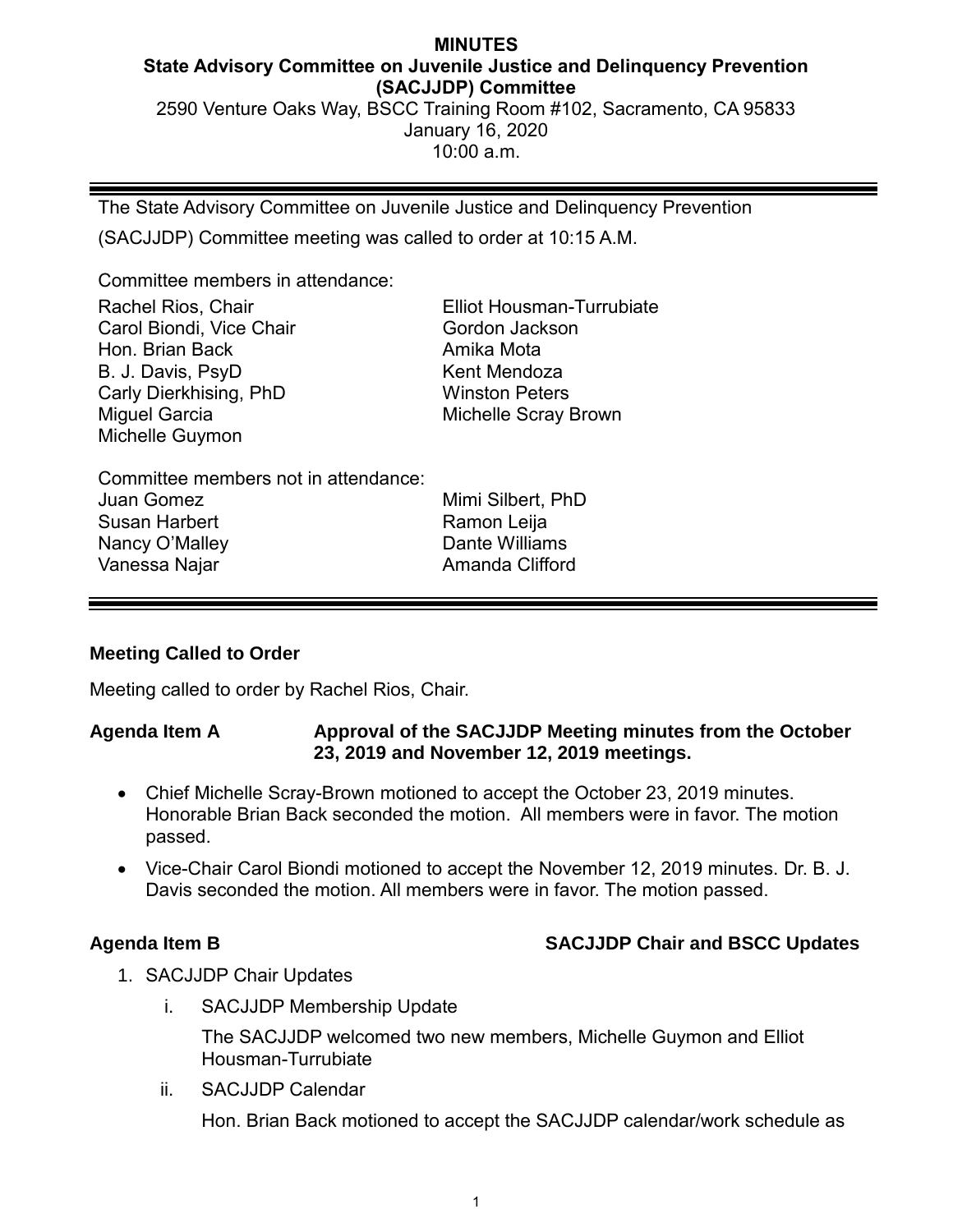presented in the Agenda Item B.1. handout. Miguel Garcia seconded the motion. All members were in favor. The motion passed with the following updates:

- April meeting Chief Scray-Brown suggested the Inland Empire Training Facility as the meeting location. Members agreed. Chief Scray-Brown will work with her staff to make appropriate arrangements.
- February meeting the committee agreed that if a location in the Bay Area could not be secured, the meeting will take place in Sacramento.
- iii. Meeting Participation

Chair Rios requested that members promptly inform BSCC staff if they are unable to attend meetings to ensure each meeting has a quorum.

iv. R.E.D. Update

The American Institute for Research is the new OJJDP technical service provider for Title II. The BSCC has requested technical assistance regarding the development of a scope of work for the R.E.D. Subcommittee recommendation.

- 2. BSCC Updates
	- i. Budget Update

BSCC Executive Director, Kathleen Howard, provided a summary of items in Governor Newsom's 2020-21 budget (released January 10, 2020) of interest to the SACJJDP and the BSCC.

ii. Board Update

Executive Director Howard, provided a summary of current and upcoming grants administered by the BSCC.

iii. 2020 Title II Application

BSCC Field Representative Timothy Polasik provided an update on the 2020 Application for OJJDP Title II funding. The application is due on March 30, 2020.

### **Agenda Item C Legislation**

1. SACJJDP Legislative Report

Committee members reviewed the report independently.

2. BSCC Legislative Report

Committee members reviewed the report independently.

3. Commonweal Legislative Report Committee members reviewed the report independently.